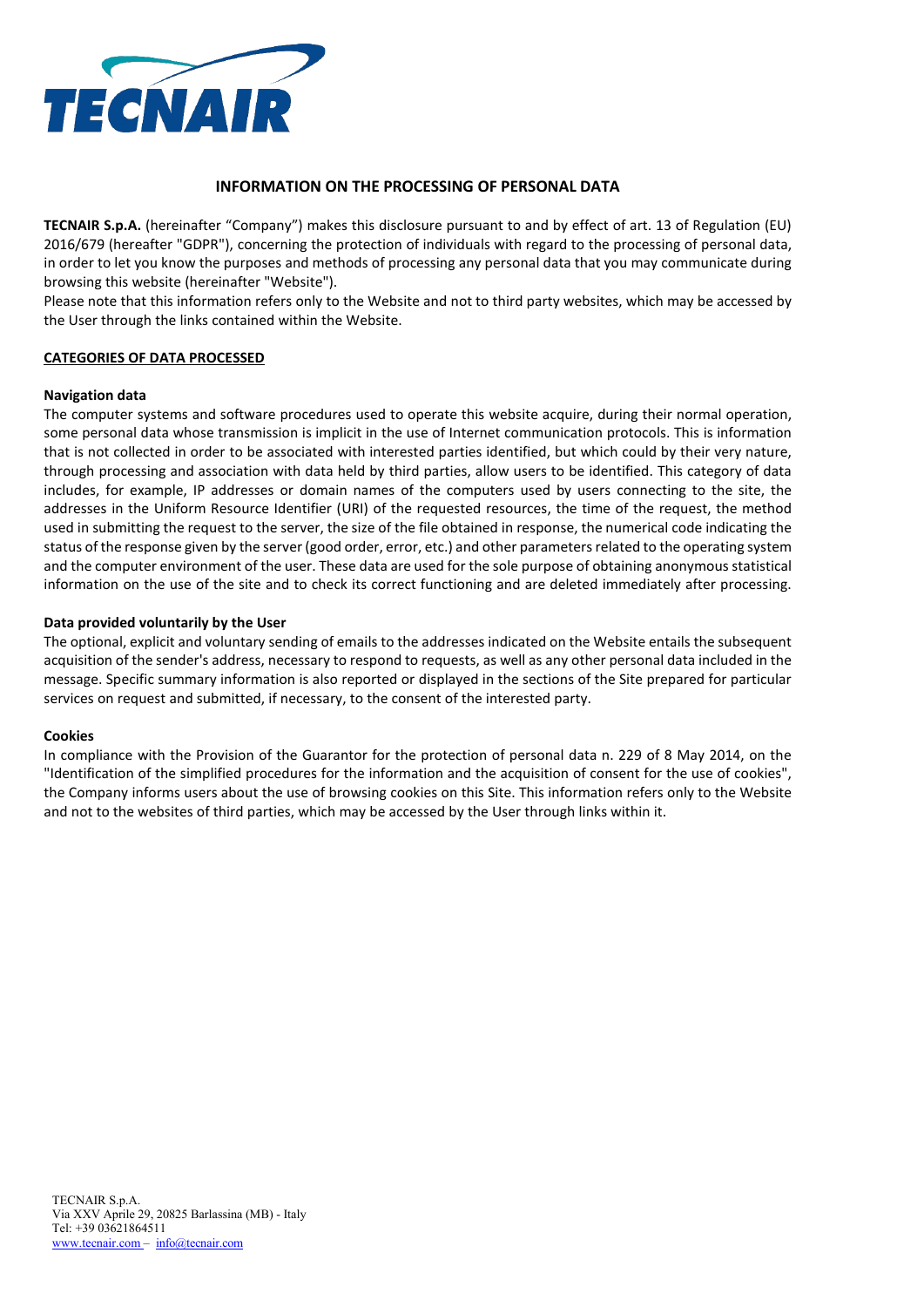

### *What are cookies*

A cookie is a small file that is sent to the browser in use and saved on your device when you visit a website such as luve.it. Cookies allow the Site to function effectively and improve the services, providing information to the Site owner for statistical or advertising purposes, mainly to customize your browsing experience remembering your preferences. The Site uses different kinds of first-party cookies (prepared and managed by **TECNAIR S.p.A.** and third parties (prepared and managed based on their own privacy policy and not under the control of **TECNAIR S.p.A.**): this is explained in the table below.

| <b>TYPE OF COOKIE</b>                                 | <b>PURPOSE</b>                                                  |
|-------------------------------------------------------|-----------------------------------------------------------------|
| technical cookies (session or navigation)             | These guarantee the normal navigation and use of the            |
|                                                       | website and are therefore aimed at making functional and        |
|                                                       | optimising the navigation within the site.                      |
| functionality cookies                                 | These are strictly necessary to supply services explicitly      |
|                                                       | requested by the user.                                          |
| first party analytics cookies                         | Used and created exclusively by TECNAIR S.p.A., to collect      |
|                                                       | information, in an aggregated and anonymous way, on the         |
|                                                       | number of users and the way the users visit the site.           |
| third party analytics cookies (e.g. Google Analytics) | <b>TECNAIR S.p.A.</b> has adopted suitable toons to ensure that |
|                                                       | the that the processing with these cookies is carried out for   |
|                                                       | mere statistical purposes.                                      |

### *Enabling and disabling cookies in your Browser*

Most browsers are configured to accept, control and disable cookies through the settings. Please note, however, that disabling navigation or functional cookies can cause an unsatisfactory operation of the site and/or limit the service we offer.

The instructions for managing cookies in the following browsers can be found in the links below:

Microsoft Edge:<https://support.microsoft.com/help/10607>

Safari:<https://support.apple.com/HT201265>

Chrome[: https://support.google.com/chrome/answer/95647](https://support.google.com/chrome/answer/95647)

# **PURPOSE AND LEGAL BASIS OF THE PROCESSING, NATURE OF DATA SUPPLY AND CONSEQUENCES IN CASE OF REFUSAL**

The Company will process your data to facilitate navigation and to provide any services you may request through the forms specially provided on the Site. Except for what is specified for navigation data and technical cookies, within the sections of the Site prepared for particular services at your request, you will be free to provide your personal data for the purposes set out in the respective information notices, but failure to provide the data may make it impossible to obtain the requested service.

## **DATA RETENTION PERIOD**

Personal data collected through the use of the Site are processed for the period strictly necessary to achieve the purposes for which they were collected and, once completed, for the period established by the applicable regulations. For further details, please refer to the information provided each particular service.